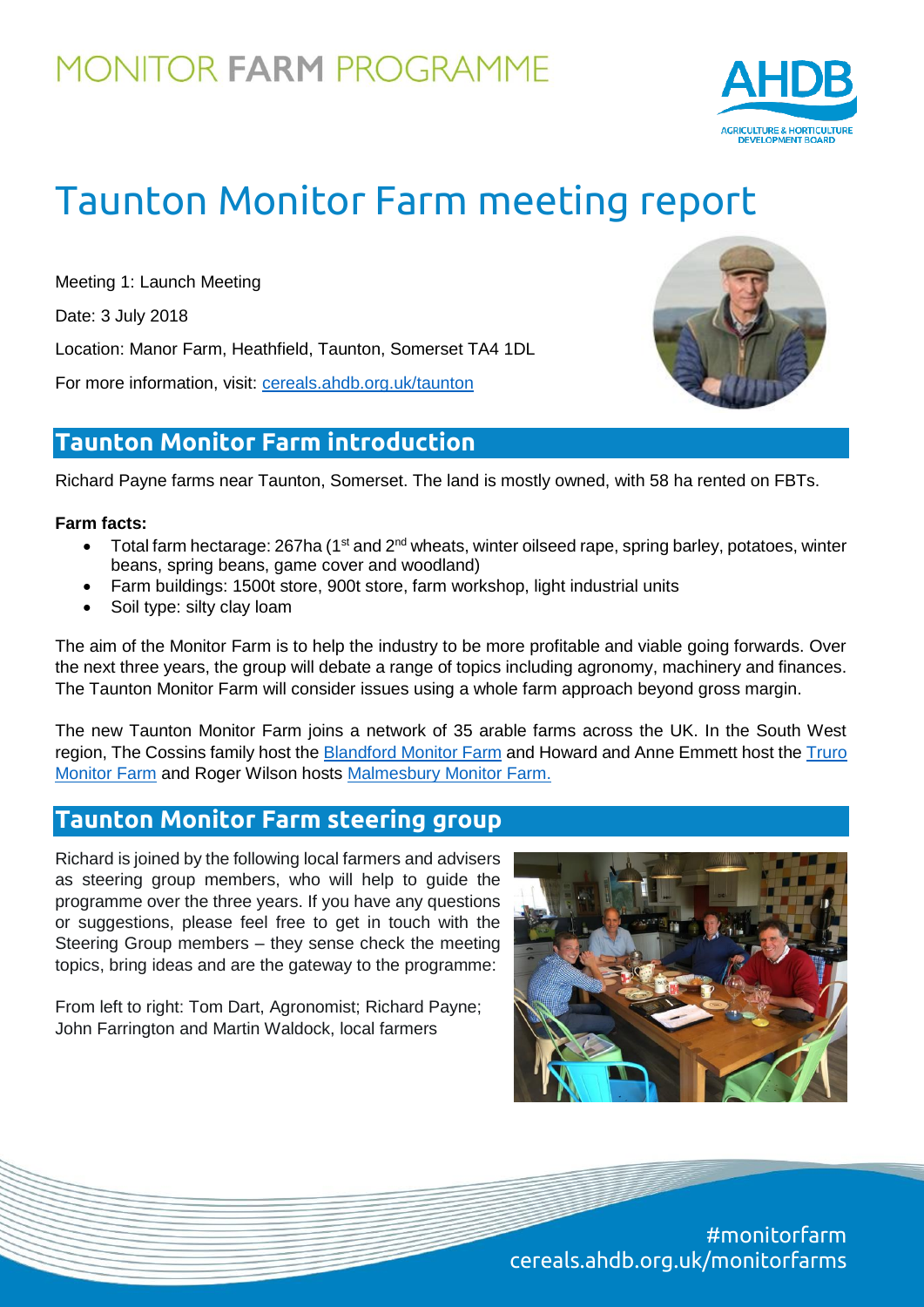

### **Launch farm walk**

#### **Rotation**

Richard grows  $1^{st}$  and  $2^{nd}$  winter wheat, winter oilseed rape, spring barley, potatoes, and spring and winter beans.

#### *Winter wheat*

Graham winter wheat was established using 1 pass of the Vaderstad Carrier followed by the Horsch drill. Richard believes that this achieves better depth control and is hoping that this system will result in fewer weeds being brought up from depth in the soil profile. The winter wheat has received a full programme of three fungicides, although Richard is now considering whether he could have got away with two.

Skyfall second winter wheat is grown because if it doesn't hit milling specification it is still a good crop. In 2017, 50% of the wheat grown for milling hit the spec. This years crop has received a full fungicide programme, and slightly more nitrogen over the 1<sup>st</sup> winter wheats to get it going. Where more cultivations were done to establish the  $2<sup>nd</sup>$  winter wheats, there are fewer first wheat volunteers.

The group visited a second field of Skyfall which had been established using minimum tillage systems. Richard is hosting an establishment trial, and has found that there are more first wheat volunteers in this field compared to the first, and feels that strip tillage is not the panacea to weed control. Next year this field will be in potatoes, and this will allow for 2–3 weed chits before it is cropped.

#### *Oilseed rape*

Until Richard implemented a minimum tillage approach to the field, it was the worst field on the farm. DK Imperial is a Clearfield variety, which initially Richard was hesitant to grow because of the yield penalties but it was necessary due to hedge mustard and charlock pressure in the field. All OSR is drilled with the Sumo which creates a fissure for the tap root at a seed rate of 40-50 plants per metre. Richard's take home message is "*don't give up with rape, it will compensate. It is an infuriating crop but it fits into the system. We have fewer concerns about OSR compared to other crops, but future PPPs are still a concern".* 

#### *Spring beans*

The plan with the spring beans was to use the Sumo in the autumn to allow water in and drill in spring. But 15 inches of rain meant that there was only 1 window of opportunity to get them in this spring. They went in in pretty good conditions, but nothing came up for 3 weeks.

Next year Richard will be splitting the field 4 ways: stubble, subsoil, cover crop (50% sheep grazing, 50% destroy cover crop at drilling).

#### *Cover crops*

Richard looks to find the cheapest cover crop he can, but is conscious that it doesn't conflict with beans and rape. His priorities for cover crops are to increase organic matter, nitrogen, rooting and provide sheep feed.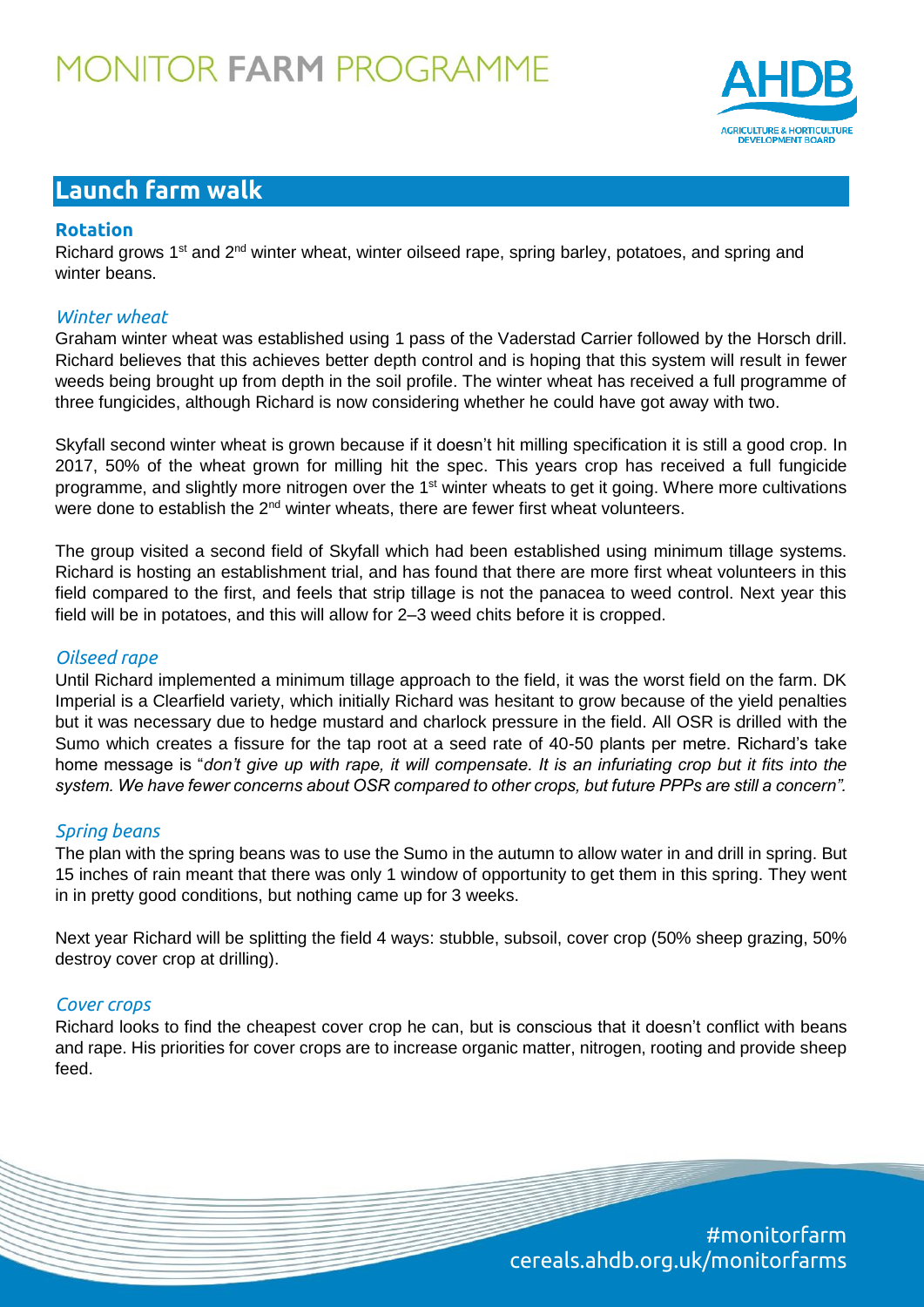

#### **Crop protection**

With our crop protection inventory ever diminishing, we need to achieve more with less. This might mean that we have to change our farming practices. In order to do this we need to keep an open mind about how we establish, grow and treat our crops.

Richard mostly used home saved seed which is cleaned and dressed with a mobile cleaner. Seed dressings are used as a management tool, alongside cultural control methods such as rolling for slug control.

*"Are we keeping crops clean but not holistically healthy? We all want prescriptions, but it is our job as farmers to make decisions on the day – to maintain flexibility in a hard market. You've got to be flexible to react to any situation but be prepared to not see your return on investment for 18 months"*

#### **Soil management**

The soils at Manor Farm are generally free working soils, and there is plenty of topsoil. Richard believes that establishment is 90% of growing a crop. There is potential for no-till at Manor Farm, but Richard is hesitant to change all of his machinery. Although these systems might save money at establishment, there needs to be more understanding on the impacts later in the season.

Richard tries to keep organic matter going back into the system and this is achieved by a muck for straw deal with local livestock farmers. In the past he has used wood chip which improved the workability of the field. To minimise traffic induced compaction, Richard operates all equipment on low ground pressure tyres either increased flexion or flotation tyres.

After 1<sup>st</sup> wheats, when the soil is not as well structured, Richard uses the Sumo to move the whole soil profile, but conserve moisture.

For more information on soils, visit [ahdb.org.uk/GREATsoils](https://ahdb.org.uk/projects/greatsoils.aspx)

#### **Weed management**

Black-grass has been topped, but Richard was challenged during the launch meeting whether he has a zero tolerance approach. From now on we are having to diversify our rotation. On black-grass land Richard is implementing a double spring break. In 3 years time, he want the worst field down to a rogueable level or levels that can be managed using targeted herbicide applications. Ploughing for black grass requires good ploughing otherwise it is not worth it, and because Richard doesn't have a plough on the farm this would need to be done completed by contractors.

#### **Labour**

Richard employs one member of staff full time, and recognises that people are important to a farm business. The business succession plan is an issue which requires planning.

#### **Machinery**

Richard is conscious of not purchasing new machinery which is a reinvented system. Timeliness is a key factor in the machinery policy of Manor Farm, but Richard is currently exploring the opportunity of a joint venture. To discuss the machinery review at Richards farm, come along to the first winter meeting on 13 November 2018 at 10am. Book online at: [cereals.ahdb.org.uk/t](https://cereals.ahdb.org.uk/get-involved/monitorfarms/saltburn-monitor-farm.aspx)aunton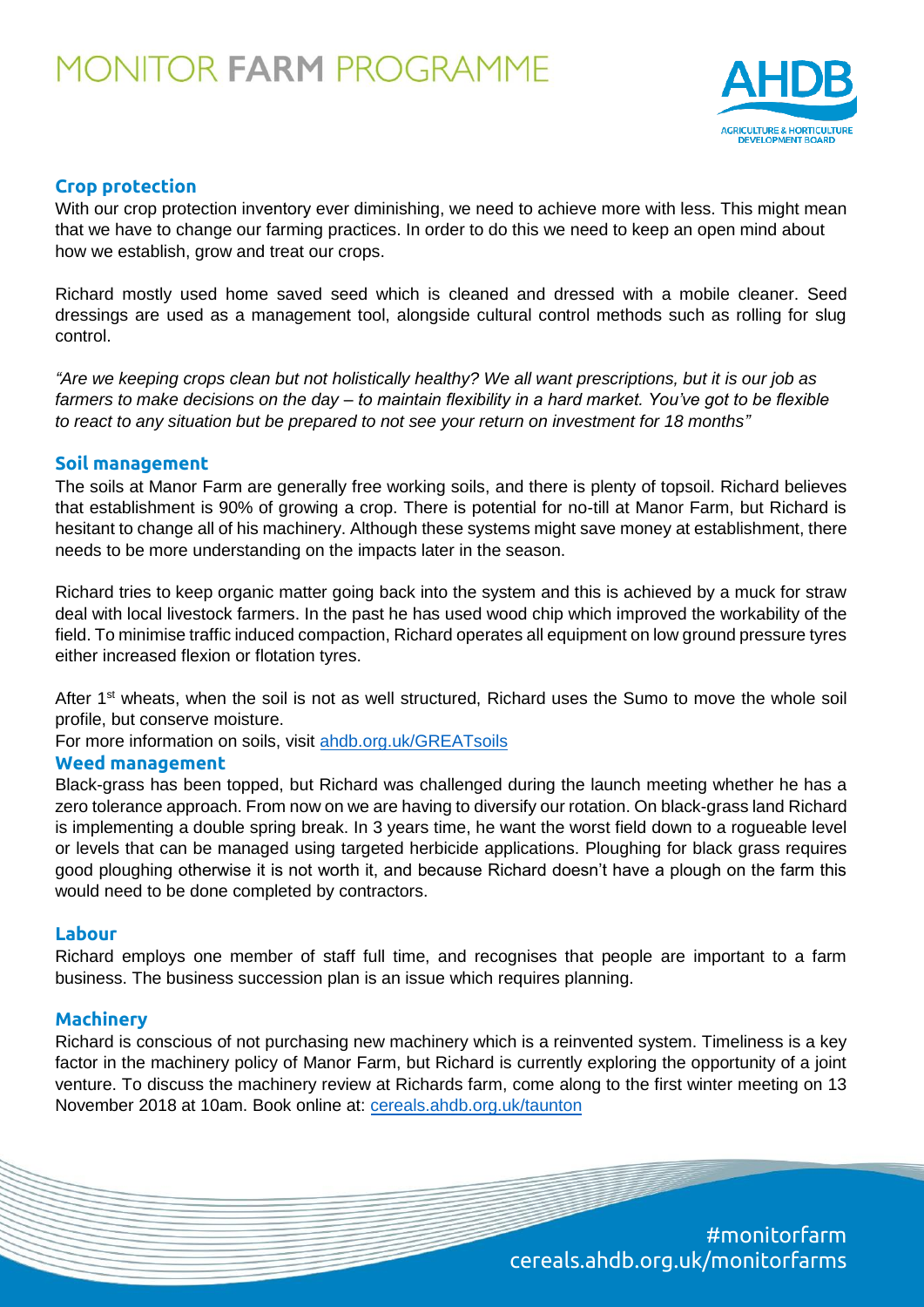

## **Farm analysis**

The group conducted a SWOT analysis of the business and the wider industry at the launch meeting. This, alongside a look at key issues and topics that the group would like to cover, will help guide the Monitor Farm programme of meetings over the term and provide a focus for business improvements for Richard.

| <b>Strengths</b>                                                                                                                                                                                                                                                                                                                                                                                                                                                                                                                                                                                                                                                                                                                 | <b>Weaknesses</b>                                                                                                                                                                                                                                                                                                                                                                                                                                                                                                                                                                                                                                                                                                                                                                                                                                            |
|----------------------------------------------------------------------------------------------------------------------------------------------------------------------------------------------------------------------------------------------------------------------------------------------------------------------------------------------------------------------------------------------------------------------------------------------------------------------------------------------------------------------------------------------------------------------------------------------------------------------------------------------------------------------------------------------------------------------------------|--------------------------------------------------------------------------------------------------------------------------------------------------------------------------------------------------------------------------------------------------------------------------------------------------------------------------------------------------------------------------------------------------------------------------------------------------------------------------------------------------------------------------------------------------------------------------------------------------------------------------------------------------------------------------------------------------------------------------------------------------------------------------------------------------------------------------------------------------------------|
| Awareness of trafficking damage to soils<br>$\bullet$<br>Passionate, attention to detail, tidy and open to<br>$\bullet$<br>change<br>Farm location: close to market; diversification<br>$\bullet$<br>Good soils<br>$\bullet$<br><b>Timeliness</b><br>$\bullet$<br>Good management & trust/ value staff<br>$\bullet$<br>Ring fenced area<br>$\bullet$<br>Well equipped<br>$\bullet$<br>Capital base<br>$\bullet$<br>Good farm, good farmer<br>$\bullet$<br>Little black grass<br>$\bullet$<br>Good field sizes<br>$\bullet$<br>Good access to knowledge<br>$\bullet$                                                                                                                                                              | No plough on farm for flexibility<br>$\bullet$<br>Rotation: too many winter cereals and<br>$\bullet$<br>questionable profitability of beans<br>Grain and rape sales are cash and storage<br>$\bullet$<br>driven<br>Straw sales are cash driven - could value be<br>$\bullet$<br>gained on farm incorporating<br>Rented ground - does it make money?<br>$\bullet$<br>Where is the profit - farming, diversification,<br>$\bullet$<br>off farm employment?<br>Organic matter and soil health in the absence<br>$\bullet$<br>of livestock<br>Age and lack of succession plan: how can the<br>farm progress long-term?<br>Only 1 member of staff<br>$\bullet$<br>Perfectionist<br>$\bullet$<br>Machinery replacement<br>$\bullet$<br>Variable cost spend<br>$\bullet$<br>Farm debt<br>$\bullet$<br>Recreational tillage<br>$\bullet$<br>Not enough cost analysis |
| <b>Opportunities</b>                                                                                                                                                                                                                                                                                                                                                                                                                                                                                                                                                                                                                                                                                                             | <b>Threats</b>                                                                                                                                                                                                                                                                                                                                                                                                                                                                                                                                                                                                                                                                                                                                                                                                                                               |
| Make more use of cover crops<br>$\bullet$<br>Get greater understanding of soil biology and<br>$\bullet$<br>interactions<br><b>Consider Stewardship options</b><br>$\bullet$<br>Added value crops - Taunton population<br>$\bullet$<br>Invest in a weighbridge and on-farm technology<br>$\bullet$<br>Expand units/ invest in storage - optional use for<br>$\bullet$<br>diversification<br>Reduce capital for better return<br>$\bullet$<br><b>BREXIT</b><br>Joint venture/ machinery share<br>$\bullet$<br>Let land for potatoes<br>Look at more marketing opportunities<br>$\bullet$<br>Grow oats<br>Buy chemicals independently<br><b>AD</b><br>To be the first/ early adopter<br>Staff re-structure (part time or full time) | Has succession been openly discussed with<br>staff and family? Is there a plan?<br>Market<br>$\bullet$<br>Climate/weather<br><b>Future chemicals</b><br>$\bullet$<br>No livestock<br>$\bullet$<br>Rise in interest rates<br>$\bullet$<br><b>BREXIT</b><br>$\bullet$<br><b>Black-grass</b><br>$\bullet$<br>Retirement of key workers<br>$\bullet$<br><b>Politics</b><br>$\bullet$<br>Profit<br>Pressure groups<br>Uncertainty<br>Subsidy<br>$\bullet$                                                                                                                                                                                                                                                                                                                                                                                                         |